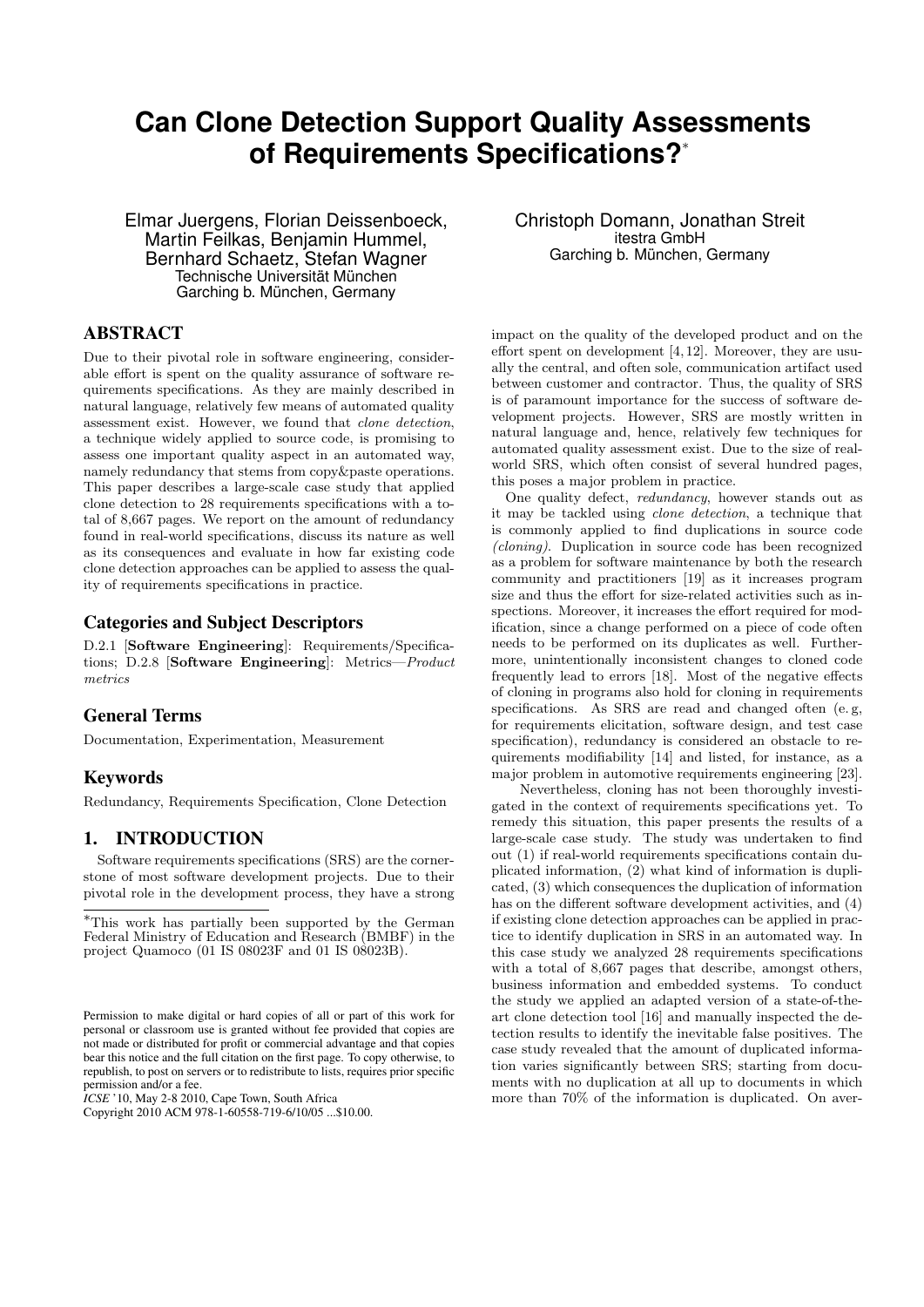age, requirements specifications in this study were more than 13% larger than they would be without duplication. For one analyzed specification, this increases the effort required for a single inspection by 13 person days.

Research Problem Due to their mostly textual nature, requirements specifications nowadays almost fully elude automated quality analysis although they have a paramount role in the software development process. Clone detection, which is commonly applied to find duplication in source code, appears to be a promising technique to identify redundancy in requirements specifications. However, it is currently unclear how much duplicated information requirements specifications do contain, what the consequences of duplication are and if duplication can be detected with existing tools in practice.

Contributions We extend the empirical knowledge by a case study that investigates the amount and nature of duplicated text contained in real-world requirements specifications. Based on this, we illustrate the consequences that duplication has on different software development activities. Additionally, we demonstrate that existing clone detection approaches can be successfully adapted to identify duplication in requirements specifications in practice. The tool used in this study is available as open source to be applied by practitioners as well as researchers.

# 2. TERMS

We use the term *requirements specification* according to IEEE Std 830-1998 [14] to denote a specification for a particular software product, program, or set of programs that performs certain functions in a specific environment. A single specification can comprise multiple individual documents.

A requirements specification is interpreted as a single sequence of words. In case it comprises multiple documents, individual word lists are concatenated to form a single list for the requirements specification. Normalization is a function that transforms words to remove subtle syntactic differences between words with similar denotation. A normalized specification is a sequence of normalized words. A specification clone is a (consecutive) substring of the normalized specification with a certain minimal length, appearing at least twice. A clone group contains all clones of a specification that have the same content.

For analyzing the precision of automated detection, we further distinguish between relevant clone groups and false positives. Clones of a relevant clone group must convey semantically similar information and this information must refer to the system described. Examples of relevant clones are duplicated use case preconditions or system interaction steps. Examples of false positives are duplicated document headers or footers or substrings that contain the last words of one and the first words of the subsequent sentence without conveying meaning.

Clone coverage denotes the part of a specification that is covered by cloning. It approximates the probability that an arbitrarily chosen specification sentence is cloned at least once. Number of clone groups and clones denotes how many different logical specification fragments have been copied and how often they occur. Blow-up describes how much larger the specification is compared to a hypothetical specification version that contains no clones.

Document fragments that convey similar information but

are not similar on the word level are not considered as clones in this paper. While such redundancy can also be relevant for the quality assessment of requirements specifications, it is outside the scope of this paper.

## 3. METHODOLOGY

This section describes the study that was performed to investigate cloning in requirements specifications and its implications for software engineering in practice.

## 3.1 Study Definition

We outline the study using the Goal-Question-Metric template as proposed in [26]. The study has the objective to characterize and understand the phenomenon of cloning in requirements specifications. The result is intended to help using clone detection techniques appropriately in the quality assessment of requirements specifications. It is thus performed from the viewpoint of requirements engineers and SRS quality assessors. For this, the extent of cloning in requirements specifications and its effects on software engineering activities is investigated. Therefore, a set of specifications from industrial projects are used as study objects. We further detail the objectives of the study using four research questions:

RQ 1. How much cloning do real-world requirements specifications contain?

RQ 2. What kind of information is cloned in requirements specifications?

RQ 3. What consequences does cloning in requirements specifications have?

RQ 4. Can cloning in requirements specifications be detected accurately using existing clone detectors?

## 3.2 Study Design

This section gives a high level overview of the study design. Details on its implementation and execution are given in Sec. 3.4.

The study uses content analysis of specification documents to answer the research questions. For further explorative analyses the content of source code is also analyzed. The content analysis is performed using a clone detection tool as well as manually.

First, we assign requirements specifications randomly to pairs of researchers for the further analysis. We do this to reduce any potential bias that is introduced by the researchers. Clone detection (c. f., Sec. 7) is performed on all documents of a specification.

Next, the researcher pairs perform clone detection tailoring for each specification. For this, they manually inspect detected clones for false positives. Filters are added to the detection configuration so that these false positives no longer occur. The detection is re-run and the detected clones are analyzed. This is repeated until no false positives are found in a random sample of the detected clone groups. In order to answer RQ 4, precision before and after tailoring, categories of false positives and times required for tailoring are recorded.

The results of the tailored clone detection comprise a report with all clones and clone metrics that are used to answer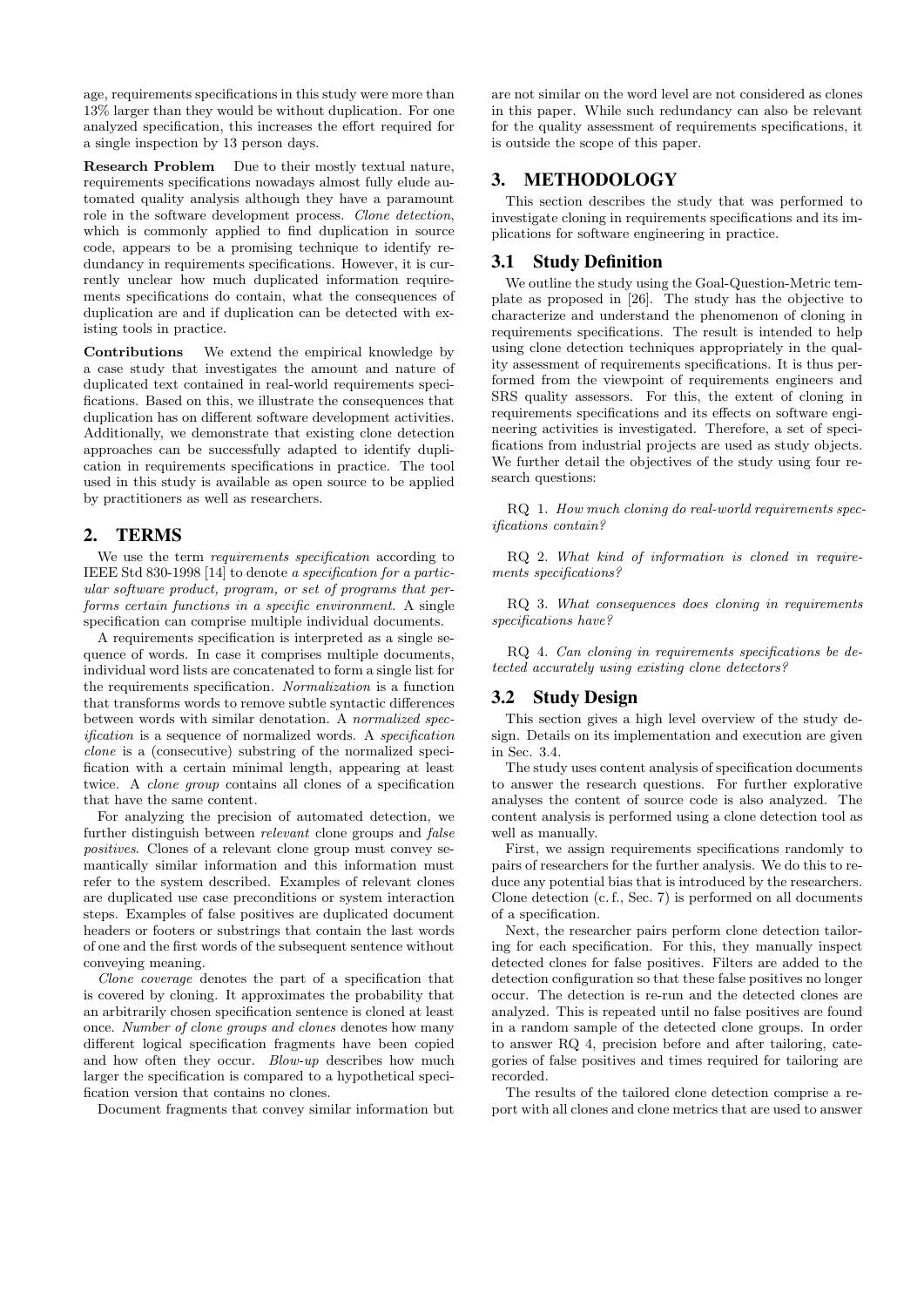RQ 1: clone coverage, number of clone groups and clones, and blow-up. Blow-up is measured in relative and absolute terms. Standard values for reading and inspection speeds from the literature are used to quantify the additional effort that this blow-up causes. Blow-up and cloning-induced efforts are used to answer RQ 3.

For each specification, we qualitatively analyze a random sample of clone groups for the kind of information they contain. We start with an initial categorization from an earlier study [9] and extend it, when necessary, during categorization (formally speaking, we thus employ a mixed theorybased and grounded theory approach [6]). If a clone contains information that can be assigned to more than one category, it is assigned to all suitable categories. The resulting categorization of cloned information in requirements specifications is used to answer RQ 2. In order to ensure a certain level of objectiveness, inter-rater agreement is measured for the resulting categorization.

In many software projects, SRS are no read-only artifacts but undergo constant revisions to adapt to ever changing requirements. Such modifications are hampered by cloning as changes to duplicated text often need to be carried out in multiple locations. Moreover, if the changes are unintentionally not performed to all affected clones, inconsistencies can be introduced in SRS that later on create additional efforts for clarification. In the worst case, they make it to the implementation of the software system, causing inconsistent behavior of the final product. Studies show that this occurs in practice for inconsistent modifications to code clones [18] – we thus expect that it can also happen in SRS. Hence, in addition to the categories, further noteworthy issues of the clones noticed during manual inspection are documented. Examples are inconsistencies in the duplicated specification fragments. This information is used to for additional answers RQ 3.

Moreover, on selected specifications, content analysis of the source code of the implementation is performed: we investigate the code corresponding to specification clones in order to classify whether the specification cloning resulted in code cloning, duplicated functionality without cloning, or was resolved through the creation of a shared abstraction. These effects are only given qualitatively. Further quantitative analysis is beyond the scope of this paper.

In the final step, all collected data is analyzed and interpreted in order to answer the research questions. An overview of the steps of the study is given in Fig. 1.

## 3.3 Study Objects

We use 28 requirements specifications as study objects from the domains of administration, automotive, convenience, finance, telecommunication, and transportation. The specified system types comprise business information systems, software development tools, platforms, and embedded systems. The specifications are written in English or German. Their scope ranges from a part to the entire set of requirements of the software systems they describe. For non-disclosure reasons, the systems are named A to Z to AC. An overview is given in Table 1. The specifications were obtained from different organizations, including<sup>1</sup>:

Munich Re Group is one of the largest re-insurance com-



Figure 1: Study design overview

panies in the world and employs more than 47,000 people in over 50 locations. For their insurance business, they develop a variety of individual supporting software systems.

- Siemens AG is the largest engineering company in Europe. The specification used here was obtained from the business unit dealing with industrial automation.
- MOST Cooperation is a partnership of car manufacturers and component suppliers that defined an automotive multimedia protocol. Key partners include Audi, BMW and Daimler.

The specifications mainly contain natural language text. If present, other content, such as images or diagrams, was ignored during clone detection. Specifications N, U and Z are Microsoft Excel documents. Since they are not organized as printable pages, no page counts are given for them. The remaining specifications are either in Adobe PDF or Microsoft Word format. In some cases, these specifications are generated from requirements management tools. To the best of our knowledge, the duplication encountered in the specifications is not introduced during generation.

Obviously, the specifications were not sampled randomly, since we had to rely on our relationships with our partners to obtain them. However, we selected specifications from different companies for different types of systems in different domains to increase generalizability of the results.

## 3.4 Study Implementation and Execution

This section gives detailed information on how the study design was implemented and executed on the study objects.

For RQ 1, clone detection is performed using the tool Con-QAT as described in Sec. 7. It is also used to compute the clone measures. Detection is performed with a minimal clone length of 20 words. This threshold was found to provide a good balance between precision and recall during precursory experiments in which clone detection tailoring was applied.

<sup>1</sup>Due to non-disclosure reasons, we cannot list all 11 companies from which specifications were obtained.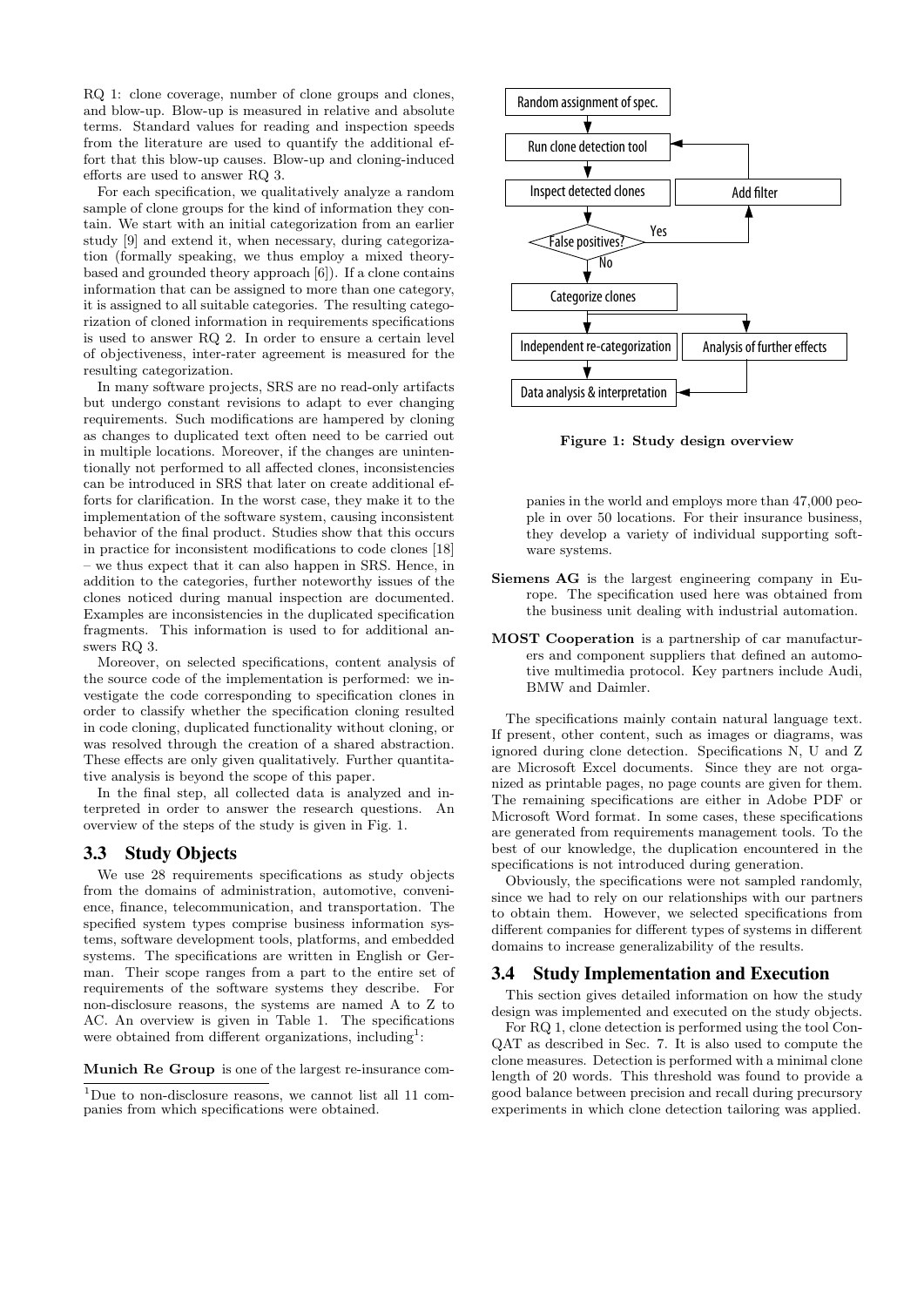| <b>Spec</b> | Pages | Words   | Spec                    | Pages | <b>Words</b> |
|-------------|-------|---------|-------------------------|-------|--------------|
| A           | 517   | 41,482  | O                       | 184   | 18,750       |
| B           | 1,013 | 130,968 | Р                       | 45    | 6.977        |
| C           | 133   | 18.447  | Q                       | 33    | 5.040        |
| D           | 241   | 37.969  | R                       | 109   | 15.462       |
| Ε           | 185   | 37,056  | $\overline{\mathsf{S}}$ | 144   | 24,343       |
| F           | 42    | 7.662   |                         | 40    | 7.799        |
| G           | 85    | 10,076  | U                       | n/a   | 43,216       |
| н           | 160   | 19.632  | v                       | 448   | 95.399       |
|             | 53    | 6,895   | $\overline{\mathsf{W}}$ | 211   | 31,670       |
|             | 28    | 4.411   | x                       | 158   | 19.679       |
| K           | 39    | 5,912   | Y                       | 235   | 49,425       |
| L           | 535   | 84,959  | Z                       | n/a   | 13,807       |
| M           | 233   | 46,763  | $\overline{AB}$         | 3,100 | 274.489      |
| N           | n/a   | 103,067 | AC                      | 696   | 81,410       |
| Σ           |       |         |                         | 8.667 | 1,242,765    |

Table 1: Study Objects

For RQ 2, if more than 20 clone groups are found for a specification, the manual classification is performed on a random sample of 20 clone groups. Else, all clone groups for a specification are inspected. During inspection, the categorization was extended by 8 categories, 1 was changed, none were removed. In order to improve the quality of the categorization results, categorization is performed by a team of 2 researchers for each specification. Inter-rater agreement is determined by calculating Cohen's Kappa. For this, from 5 randomly sampled specifications, 5 clone groups each are independently re-categorized by 2 researchers.

For RQ 3, relative blow-up is computed as the ratio of the total number of words to the number of redundancy-free words. Absolute blow-up is computed as the difference of total and redundancy free number of words. The additional effort for reading is calculated using the data from [13], which gives an average reading speed of 220 words per minute. For the impact on inspections performed on the requirements specifications, we refer to Gilb and Graham [11] that suggest 1 hour per 600 words as inspection speed. This additional effort is calculated for each specification as well as the mean over all.

To analyze the consequences of specification cloning on source code, we use a convenience sample of the study objects. We cannot employ a random sample, since for many study objects, the source code is unavailable or traceability between SRS and source code is too poor. Of the systems with sufficient traceability, we investigate the 5 longest and the 5 shortest clone groups as well as the 5 clone groups with the least and the 5 with the most instances. The requirements' IDs in these clone groups are traced to the code and compared to clone detection results on the code level. Code clone detection is also performed using ConQAT.

For RQ 4, precision is determined by measuring the percentage of the relevant clones in the inspected sample. Clone detection tailoring is performed by creating regular expressions that match the false positives. Specification fragments that match these expressions are then excluded from the analysis. To keep manual effort within feasible bounds, a maximum number of 20 randomly chosen clone groups is inspected in each tailoring step, if more than 20 clone groups are found for a specification. Else, false positives are removed manually and no further tailoring is performed.

 $T_{\rm{L}}$  ble  $\Omega$ : Study Results:  $Cl_{\rm{L}}$ 

| <b>Spec</b>             | rable 4.<br>Clone | otuuy<br>Clone   | results.<br>clones | $_{\rm{C}$ $_{\rm{C}$ $_{\rm{C}$<br>blow-up | blow-up          |
|-------------------------|-------------------|------------------|--------------------|---------------------------------------------|------------------|
|                         | cov.              | groups           |                    | relative                                    | words            |
| A                       | 35.0%             | 259              | 914                | 32.6%                                       | 10,191           |
| $\overline{\mathsf{B}}$ | 8.9%              | 265              | 639                | 5.3%                                        | 6,639            |
| $\overline{\mathsf{C}}$ | 18.5%             | $\overline{37}$  | 88                 | 11.5%                                       | 1,907            |
| D                       | 8.1%              | 105              | 479                | 6.9%                                        | 2,463            |
| E                       | 0.9%              | $\overline{6}$   | $\overline{12}$    | 0.4%                                        | 161              |
| F                       | 51.1%             | 50               | $\overline{162}$   | 60.6%                                       | 2,890            |
| $\overline{\mathsf{G}}$ | 22.1%             | 60               | 262                | 20.4%                                       | 1,704            |
| Η                       | 71.6%             | 71               | 360                | 129.6%                                      | 11,083           |
| ī                       | 5.5%              | $\overline{7}$   | 15                 | 3.0%                                        | $\overline{201}$ |
| J                       | 1.0%              | $\mathbf{1}$     | $\overline{2}$     | 0.5%                                        | $\overline{22}$  |
| K                       | 18.1%             | 19               | 55                 | 13.4%                                       | 699              |
| L                       | 20.5%             | $\overline{303}$ | 794                | 14.1%                                       | 10,475           |
| $\overline{M}$          | 1.2%              | $\overline{11}$  | $\overline{23}$    | 0.6%                                        | 287              |
| N                       | 8.2%              | 159              | 373                | 5.0%                                        | 4,915            |
| $\overline{O}$          | 1.9%              | 8                | 16                 | 1.0%                                        | 182              |
| $\overline{\mathsf{P}}$ | 5.8%              | 5                | 10                 | 3.0%                                        | 204              |
| Q                       | $0.0\%$           | $\overline{0}$   | $\overline{0}$     | $0.0\%$                                     | $\Omega$         |
| $\overline{\mathsf{R}}$ | $0.7\%$           | $\overline{2}$   | 4                  | 0.4%                                        | 56               |
| $\overline{\mathsf{s}}$ | 1.6%              | $\overline{11}$  | $\overline{27}$    | 0.9%                                        | 228              |
| Ŧ                       | $0.0\%$           | 0                | 0                  | $0.0\%$                                     | 0                |
| $\overline{\mathsf{U}}$ | 15.5%             | 85               | 237                | 10.8%                                       | 4,206            |
| $\overline{\vee}$       | 11.2%             | 201              | 485                | 7.0%                                        | 6,204            |
| $\overline{W}$          | 2.0%              | 14               | $\overline{31}$    | 1.1%                                        | 355              |
| $\overline{\mathsf{x}}$ | 12.4%             | 21               | 45                 | 6.8%                                        | 1,253            |
| $\overline{\mathsf{Y}}$ | 21.9%             | 181              | 553                | 18.2%                                       | 7,593            |
| z                       | 19.6%             | 50               | $\overline{117}$   | 14.2%                                       | 1,718            |
| $\overline{AB}$         | 12.1%             | 635              | 1818               | 8.7%                                        | 21,993           |
| АC                      | 5.4%              | 65               | 148                | 3.2%                                        | 2,549            |
| Avg                     | 13.6%             |                  |                    | 13.5%                                       |                  |
| Σ                       |                   | 2,631            | 7,669              |                                             | 100,178          |

## 4. RESULTS

This section presents results ordered by research question.

## 4.1 RQ 1: Amount of Cloning

RQ 1 investigates the extent of cloning in real-world requirements specifications. The results are shown in columns 2–4 of Table 2. Clone coverage varies widely: from specifications Q and T, in which not a single clone of the required length is found, to specification H containing about two-thirds of duplicated content. 6 out of the 28 analyzed specifications (namely A, F, G, H, L, Y) have a clone coverage above 20%. The average specification clone coverage is 13.6%. Specifications A, D, F, G, H, K, L, V and Y even have more than one clone per page. No correlation between size of the specification and cloning is found. Pearson's coefficient for clone coverage and number of words is -0.06 and thus confirms a lack of correlation.

Fig. 2 depicts the distribution of clone lengths in words (a) and of clone group cardinalities (b), i. e., the number of times a specification fragment has been cloned<sup>2</sup>. Short clones are more frequent than long clones. Still, 90 clone groups have a length greater than 100 words. The longest detected group comprises two clones of 1049 words each, describing similar input dialogs for different types of data.

 $^{2}\mathrm{The}$  rightmost value in each diagram aggregates data that is outside its range. For space reasons, the distributions are given for the union of detected clones across specifications and not for each one individually. The general observations are, however, consistent across specifications.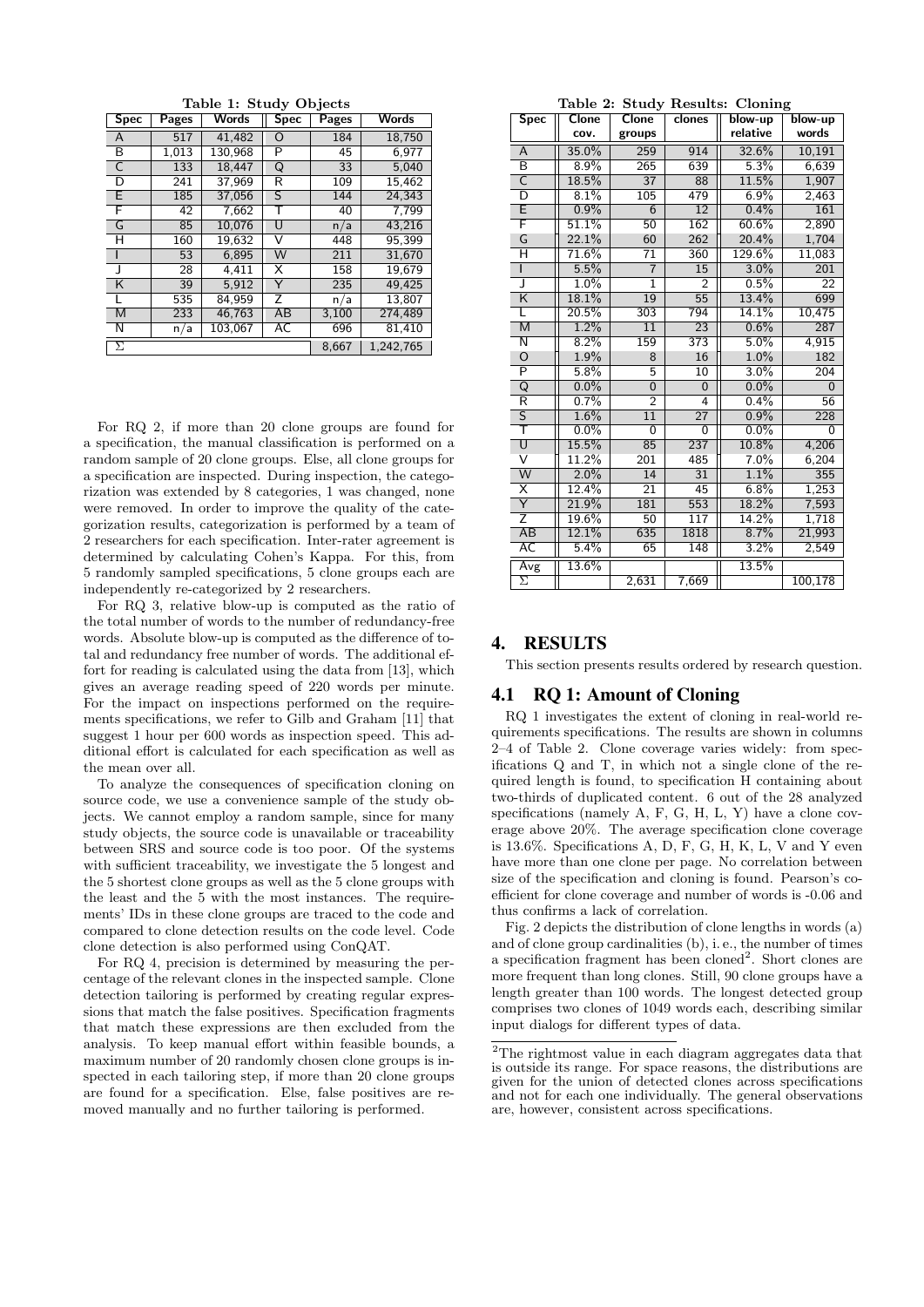Clone pairs are more frequent than clone groups of cardinality 3 or higher. However, 49 groups with cardinality above 10 were detected. The largest group encountered contains 42 clones. They contain domain knowledge about roles involved in contracts that has been duplicated 42 times.



Figure 2: Distribution of clone lengths and clone group cardinalities

# 4.2 RQ 2: Cloned Information

RQ 2 investigates which type of information is cloned in real-world requirements specifications. The categories of cloned information encountered in the study objects are:

Detailed Use Case Steps: Description of one or more steps in a use case that specifies in detail how a user interacts with the system, such as the steps required to create a new customer account in a system.

Reference: Fragment in a requirements specification that refers to another document or another part of the same document. Examples are references in a use case to other use cases or to the corresponding business process.

UI: Information that refers to the (graphical) user interface. The specification of which buttons are visible on which screen is an example for this category.

Domain Knowledge: Information about the application domain of the software. An example are details about what is part of an insurance contract for a software that manages insurance contracts.

Interface Description: Data and message definitions that describe the interface of a component, function, or system. An example is the definition of messages on a bus system that a component reads and writes.

Pre-Condition: A condition that has to hold before something else can happen. A common example are preconditions for the execution of a specific use case.

Side-Condition: Condition that describes the status that has to hold during the execution of something. An example is that a user has to remain logged in during the execution of a certain functionality.

Configuration: Explicit settings for configuring the described component or system. An example are timing parameters for configuring a transmission protocol.

Feature: Description of a piece of functionality of the system on a high level of abstraction.

Technical Domain Knowledge: Information about the used technology for the solution and the technical environment of the system, e. g, used bus systems in an embedded system.

Post-Condition: Condition that describes what has to hold after something has been finished. Analogous to the pre-conditions, post-conditions are usually part of use cases to describe the system state after the use case execution.

Rationale: Justification of a requirement. An example is the explicit demand by a certain user group.

We document the distribution of clone groups to the categories for the sample of categorized clone groups. 404 clone groups are assigned 498 times (multiple assignments are possible). The quantitative results of the categorization are depicted in Fig. 3. The highest number of assignments are to category "Detailed Use Case Steps" with 100 assignments. "Reference" (64) and "UI" (63) follow. The least number of assignments are to category "Rationale" (8).



#### Figure 3: Quantitative results for the categorization of cloned information

The random sample for inter-rater agreement calculation consists of the specifications L, R, U, Z, and AB. From each specification, 5 random clones are inspected and categorized. As one specification only has 2 clone groups, in total 22 clone groups are inspected. We measure the inter-rater agreement using Cohen's Kappa with a result of 0.67; this is commonly considered as substantial agreement. Hence, the catego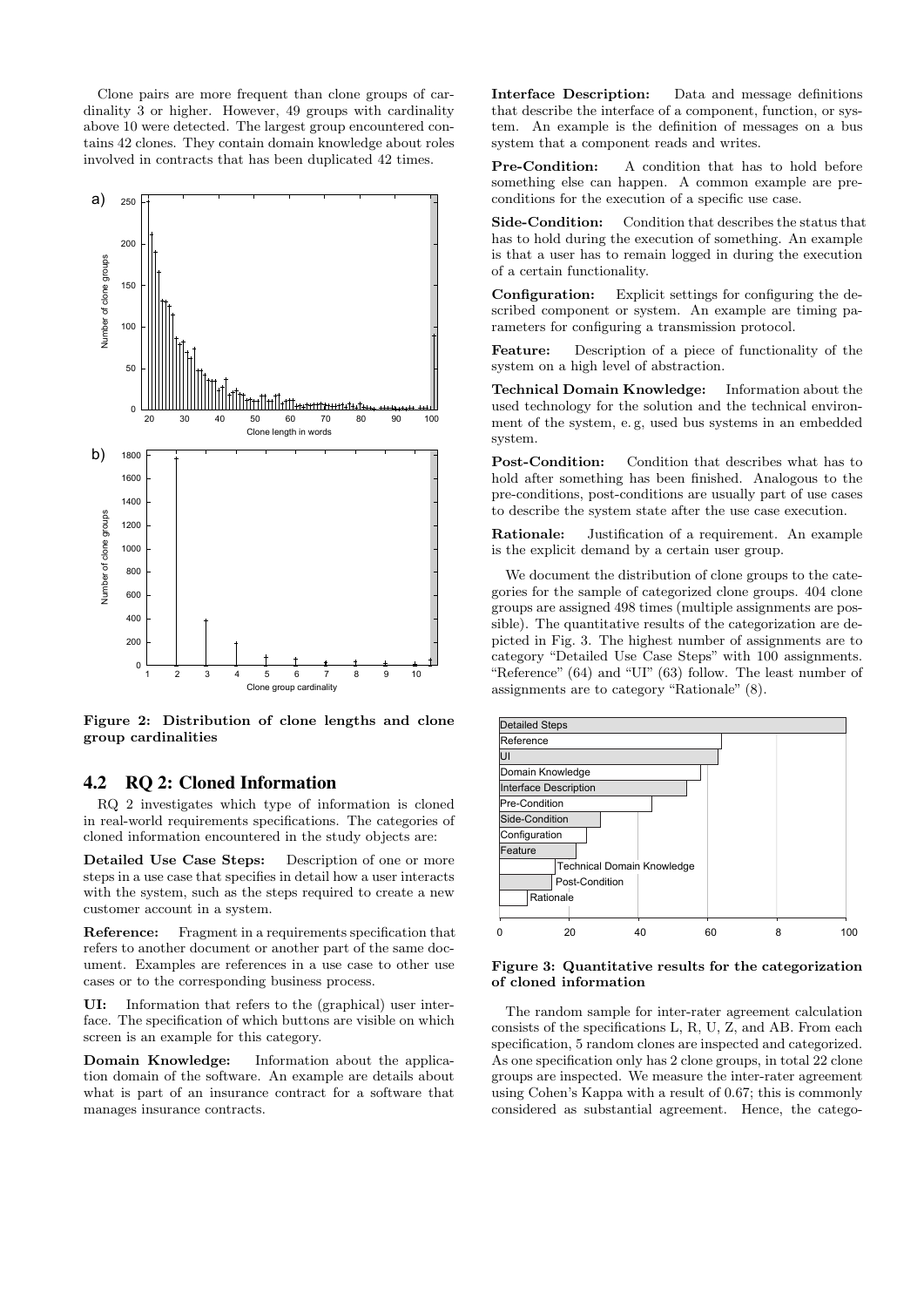rization is good enough to ensure that independent raters categorize the cloned information similarly, which implies a certain degree of completeness and suitability.

## 4.3 RQ 3: Consequences of SRS Cloning

RQ 3 investigates the consequences of SRS cloning with respect to (1) specification reading, (2) specification modification and (3) specification implementation, i. e., activities that use SRS as an input.

Specification Reading Cloning in specifications obviously increases specification size and, hence, affects all activities that involve reading the specification documents. As Table 3 shows, the average blow-up of the analyzed SRS is 3,578 words which, at typical reading speed of 220 words per minute [13], translates to additional  $\approx$ 16 minutes spent on reading for each document. While this does not appear to be a lot, one needs to consider that quality assurance techniques like inspections usually assume a significantly lower processing rate. For example, [11] considers 600 words per hour as the maximum rate for effective inspections. Hence, the average additional time spent on inspections of the analyzed SRS is expected to be about 6 hours. In a typical inspection meeting with 3 participants, this amounts to 2.25 person days. For specification AB that has a blow-up of 21,993 words, the additional effort is expected to be greater than 13 person days if three inspectors are applied.

Table 3: Study Results: Consequences

| s            | blow-up         | read.            | insp.     | s  | blow-up  | read.<br>$\mathsf{[m]^3}$ | insp.            |
|--------------|-----------------|------------------|-----------|----|----------|---------------------------|------------------|
|              | [words]         | $\mathsf{[m]^3}$ | $[h]^{4}$ |    | [words]  |                           | $[h]^{4}$        |
| A            | 10,191          | 46.3             | 17.0      | O  | 182      | 0.8                       | 0.3              |
| B            | 6,639           | 30.2             | 11.1      | P  | 204      | 0.9                       | 0.3              |
| C            | 1,907           | 8.7              | 3.2       | Q  | $\Omega$ | 0.0                       | 0.0              |
| D            | 2,463           | 11.2             | 4.1       | R  | 56       | 0.3                       | 0.1              |
| E            | 161             | 0.7              | 0.3       | S  | 228      | 1.0                       | 0.4              |
| F            | 2,890           | 13.1             | 4.8       | т  | 0        | 0.0                       | 0.0              |
| G            | 1.704           | 7.7              | 2.8       | U  | 4,206    | 19.1                      | 7.0              |
| н            | 11,083          | 50.4             | 18.5      | v  | 6.204    | 28.2                      | 10.3             |
|              | 201             | 0.9              | 0.3       | W  | 355      | 1.6                       | 0.6              |
| $\mathbf{J}$ | $\overline{22}$ | 0.1              | 0.0       | х  | 1,253    | 5.7                       | $\overline{2.1}$ |
| K            | 699             | 3.2              | 1.2       | Y  | 7.593    | 34.5                      | 12.7             |
|              | 10,475          | 47.6             | 17.5      | Z  | 1,718    | 7.8                       | 2.9              |
| M            | 287             | 1.3              | 0.5       | AB | 21,993   | 100.0                     | 36.7             |
| N            | 4.915           | 22.3             | 8.2       | AC | 2.549    | 11.6                      | 4.2              |
| Avg          |                 |                  |           |    | 3,578    | 16.3                      | 6.0              |

Specification Modification To explore the extent of inconsistencies in our specifications, we analyze the comments that were documented during the inspection of the sampled clones for each specification set. They refer to duplicated specification fragments that are essentially longer than the clones detected by the tool. The full length of the duplication is not found by the tool due to small differences between the clones that often result from inconsistent modification.

An example for such a potential inconsistency can be found in the publicly available MOST specification (M). The function classes "Sequence Property" and "Sequence Method" have exactly the same parameter lists. They are detected as clones. The following description is also copied,

but one ends with the sentence "Please note that in case of elements, parameter Flags is not available.". In the other case, this sentence is missing. Whether these differences are really defects in the requirements or not could only be determined by consulting the requirements engineers of the system. This further step is out of scope of this paper.

Specification Implementation With respect to the entirety of the software development process, it is important to understand which consequences SRS cloning has on development activities that use SRS as an input, e. g, system implementation and test. For the inspected 20 specification clone groups and their corresponding source code, we found 3 different effects:

- 1. The redundancy in the requirements is not reflected in the code. It contains shared abstractions that avoid duplication.
- 2. The code that implements a cloned piece of an SRS is cloned, too. In this case, future changes to the cloned code cause additional efforts as modifications must be reflected in all clones. Furthermore, changes to cloned code are error-prone as inconsistencies may be introduced accidentally [18].
- 3. Code of the same functionality has been implemented multiple times. The redundancy of the requirements thus does exist in the code as well but has not been created by copy&paste. This case exhibits similar problems as case 2 but creates additional efforts for the repeated implementation. Moreover, this kind of redundancy is harder to detect as existing clone detection approaches cannot find code that is functionally similar but not the result of copy&paste [17].

## 4.4 RQ 4: Detection Tailoring and Accuracy

RQ 4 investigates whether redundancy in real-world requirements specifications can be detected with existing approaches.

Result precision values and times required for clone detection tailoring are depicted in Table 4. Tailoring times do not include setup times and duration of the first detection run. If no clones are detected for a specification (i. e., Q and T), no precision value is given. While for some specifications no tailoring is necessary at all, e. g, E, F, G or, S, the worst precision value without tailoring is as low as 2% for specification O. In this case, hundreds of clones containing only the page footer cause the large amount of false positives. For 8 specifications (A, C, M, O, P, R, AB, and AC), precision values below 50% are measured before tailoring. The false positives contain information from the following categories:

Document meta data comprises information about the creation process of the document. This includes author information and document edit histories or meeting histories typically contained at the start or end of a document.

Indexes do not add new information and are typically generated automatically by text processors. Encountered examples comprise tables of content or subject indexes.

Page decorations are typically automatically inserted by text processors. Encountered examples include page headers and footers and page or line numbers.

<sup>&</sup>lt;sup>3</sup>Additional reading effort in clock minutes.

<sup>&</sup>lt;sup>4</sup>Additional inspection effort in clock hours.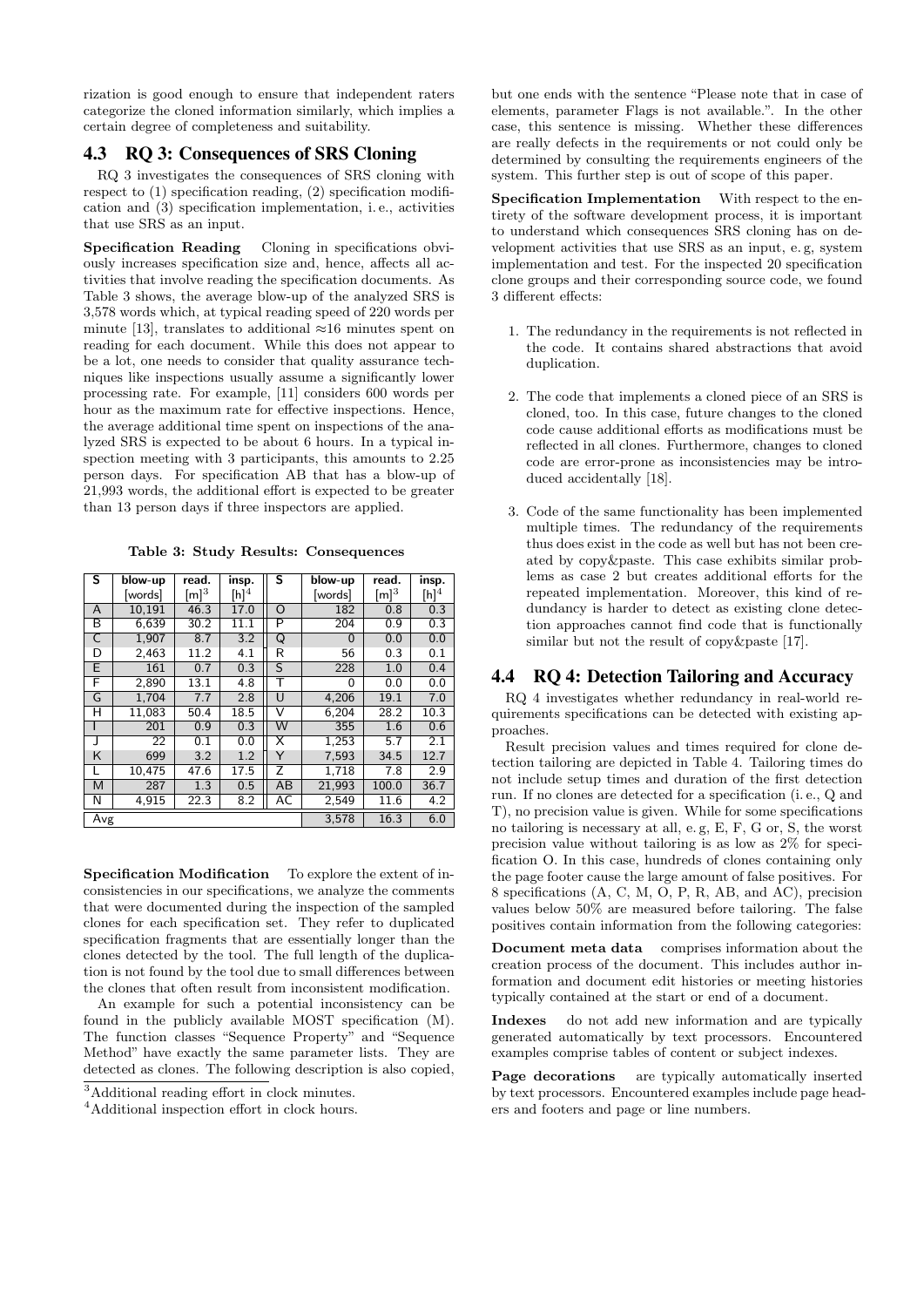Open issues document gaps in the specification. Encountered examples comprise "TODO" statements or tables with unresolved questions.

Specification template information contains section names common to all individual documents that are part of a specification.

Some of the false positives, such as document headers or footers could possibly be avoided by accessing requirements information in a more direct form than done by text extraction from requirements specification documents.

Precision was increased substantially by clone detection tailoring. Precision values for the specifications are above 85%, average precision is 99%. The time required for tailoring varies between 1 and 33 minutes across specifications. Low tailoring times occurred, when either no false positives were encountered, or they could very easily be removed, e. g, through exclusion of page footers by adding a single simple regular expression. On average, 10 minutes are required for tailoring.

Table 4: Study Results: Tailoring

| - ~~~~<br>---- |               |                 |                |    |               |                |                |
|----------------|---------------|-----------------|----------------|----|---------------|----------------|----------------|
| S              | Prec.<br>bef. | Tail.<br>min    | Prec.<br>after | S  | Prec.<br>bef. | Tail.<br>min   | Prec.<br>after |
| A              | 27%           | 30              | 100%           | O  | 2%            | 8              | 100%           |
| B              | 58%           | 15              | 100%           | P  | 48%           | 20             | $100\%$        |
| C              | 45%           | 25              | 100%           | Q  | n/a           | 1              | n/a            |
| D              | 99%           | 5               | 99%            | R  | 40%           | 4              | 100%           |
| E              | 100%          | $\overline{2}$  | 100%           | S  | 100%          | $\overline{2}$ | 100%           |
| F              | 100%          | 4               | 100%           | т  | n/a           | 1              | n/a            |
| G              | 100%          | 2               | 100%           | U  | 85%           | 5              | 85%            |
| н              | 97%           | 10              | 97%            | V  | 59%           | 6              | 100%           |
| ı              | 71%           | 8               | 100%           | W  | 100%          | 6              | 100%           |
| $\mathbf{J}$   | 100%          | 2               | 100%           | Χ  | 96%           | 13             | $100\%$        |
| K              | 96%           | $\overline{2}$  | 96%            | Y  | 97%           | 7              | 100%           |
| L              | 52%           | $\overline{26}$ | 100%           | z  | $100\%$       | 1              | 100%           |
| M              | 44%           | 23              | 100%           | AB | 30%           | 33             | 100%           |
| N              | 100%          | 4               | 100%           | AC | 48%           | 14             | 100%           |

## 5. DISCUSSION

The results from the previous section imply that cloning in the sense of copy&paste is common in real-world requirements specifications. Here we interpret these results and discuss their implications.

According to the results of RQ 1 the amount of cloning encountered is significant, although the extent differs between specifications. The large amount of detected cloning is further emphasized by the fact that our approach only locates identical parts of the text. Other forms of redundancy, such as specification fragments which have been copied but slightly reworded in later editing steps or which are completely reworded, although containing the same meaning, are not included in these numbers. The relatively broad spectrum of findings, however, illustrates that cloning in SRS can be successfully avoided. SRS E, for example, exhibits almost no cloning although it is of significant size.

The results for RQ 2 illustrate that cloning is not confined to a specific kind of information. On the contrary, we found that duplication can, amongst others, be found in the description of use cases, the application domain and the user interface but also in parts of documents that merely reference other documents. Our case study only yields the

absolute number of clones assigned to a category. As we do not investigate which amount of a SRS can be assigned to the category, we cannot deduce if cloning is more likely to occur in one category than another. Hence, we currently assume that clones are likely to occur in all parts of SRS.

The most obvious effect of duplication is the increased size (c. f., RQ 3), which could often be avoided by cross references or different organization of the specifications. This affects all (manual) processing steps performed on the specifications, such as restructuring or translating them to other languages, and especially reading. Reading is emphasized here, as the ratio of persons reading to those writing a specification is usually large, even larger than in source code. The activities that involve reading include specification reviews, system implementation, system testing, and contract negotiations. All of them are typically performed by different persons, which are all affected by the blow up. While the additional effort for reading has been assumed to be linear in the presentation of the results, one could even argue that the effort might be larger, as human readers are not efficient with word-wise comparison. This is, however, required to check presumably duplicated parts to find potential subtle differences between them that could otherwise lead to errors in the final system.

Furthermore, redundancy has effects on the quality of the specification, as it may lead to inconsistent changes of the clones, which my induce errors in the specification and thus often in the final system. Based on the inconsistencies we encountered, we strongly suspect that there is a real threat that inconsistent maintenance of duplicated SRS introduces errors in practice. However, since we did not validate that the inconsistencies are in fact errors, our results are not conclusive – future research on this topic is required. Nevertheless, the inconsistencies probably cause overhead during further system development due to clarification requests from developers spotting these inconsistencies.

Moreover, our observations show that specification cloning can lead to cloned or, even worse, reimplemented parts of code. Often these duplications can not even be spotted by the developers, as they only work on a part of the system, whose sub-specification might not even contain clones when viewed in isolation.

Redundancy is hard to identify in SRS as common quality assurance techniques like inspections often analyze the different parts of a specification individually and are, hence, prone to miss duplication. The results for RQ 4 show that existing clone detection approaches can be applied to identify cloned information in SRS in practice. However, it also shows that a certain amount of analysis tailoring is required to increase detection precision. As the effort required for the tailoring steps is below one person hour for each specification document in the case study, we do not consider this to be an obstacle for the application of clone detection as a means for the assessment of SRS quality in practice.

## 6. THREATS TO VALIDITY

In this section, we discuss threats to the validity of the study results and how we mitigated them.

## 6.1 Internal Validity

First of all, the results can be influenced by individual preferences or mistakes of the researchers that performed clone detection tailoring. We mitigated this risk by per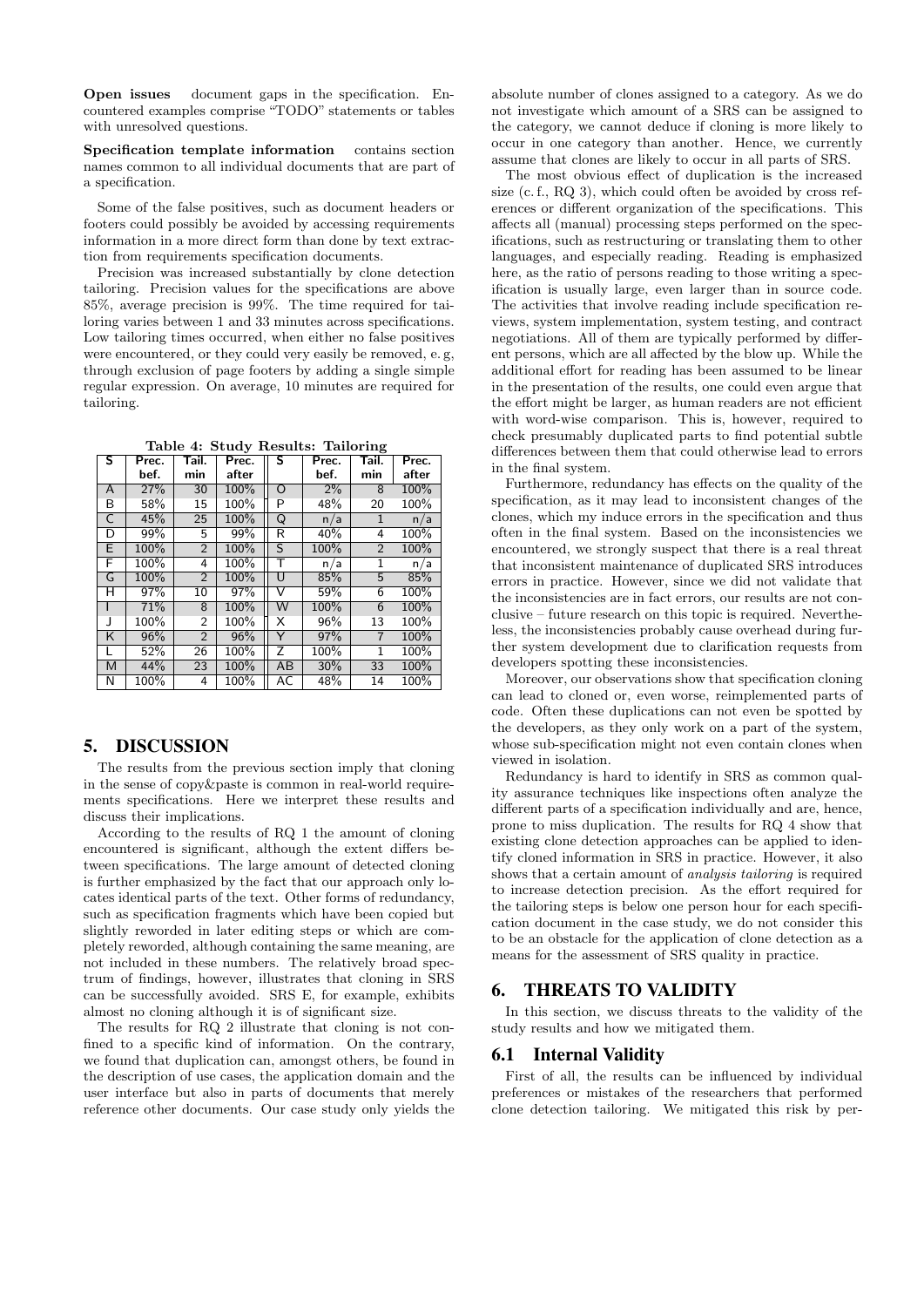forming clone tailoring in pairs to reduce the probability of errors and achieve better objectivity.

Precision was determined on random samples, instead of on all detected clone groups. While this can potentially introduce inaccuracy, sampling is commonly used to determine precision and it has been demonstrated that even small samples can yield precise estimates [2].

The categorization of the cloned information is subjective to some degree. We mitigated this risk again by pairing the researchers as well as by analyzing the inter-rater agreement as discussed in Sec. 4. All researchers were in the same room during categorization. This way, newly added categories were immediately available to all researchers.

The calculation of additional effort due to blow-up caused by cloning can be inaccurate if the used data from the literature does not fit to the efforts needed at a specific company. As the used values, however, have been confirmed in many studies, the results should be trustworthy.

We know little about how reading speeds differ for cloned versus non-cloned text. On the one hand, one could expect that cloned text can be read more swiftly, since similar text has been read before. On the other hand, we noticed in many occasions that reading cloned text can actually be a lot more time consuming than reading non-cloned text, since the discovery and comprehension of subtle differences is often very tedious. Lacking precise data, we treated cloned and non-cloned text uniformly with respect to reading efforts. Further research could help to better quantify reading efforts for cloned code.

While a lot of effort was invested into understanding detection precision, we know less about detection recall. Firstly, if regular expressions used during tailoring are too aggressive, detection recall can be reduced. We used pair-tailoring and comparison of results before and after tailoring to reduce this risk. Furthermore, we have not investigated false negatives, i. e., the amount of duplication contained in a specification and not identified by the automated detector. The reason for this is the difficulty of clearly defining the characteristics of such clones (having a semantic relation but little syntactic commonality) as well as the effort required to find them manually. The figures on detected clones are thus only a lower bound for redundancy. While the investigation of detection recall remains important future work, our limited knowledge about it does not affect the validity of the detected clones and the conclusions drawn from them.

## 6.2 External Validity

The practice of requirements engineering differs strongly between different domains, companies, and even projects. Hence, it is not clear whether the results of this study can be generalized to all existing instances of requirements specifications. However, we investigated 28 sets of requirements specifications from 11 organizations with over 1.2 million words and almost 9,000 pages. The specifications come from several different companies, from different domains – ranging from embedded systems to business information systems – and with various age and depth. Therefore, we are confident that the results are applicable to a wide variety of systems and domains.

## 7. DETECTION

The detection of clones in the specifications, which is a prerequisite for our case study, has been performed us-



Figure 4: The clone detection pipeline

ing a slightly extended version of the ConQAT clone detector  $[16]$ <sup>5</sup>. The necessary adaptations could be easily integrated, as the tool is designed as an extensible analysis platform. In this section we provide an overview on the clone detection algorithm used and especially focus on the differences to code clone detection.

Typically, clone detection not only consists of the core algorithm, but rather of a sequence of processing steps organized in a pipeline fashion. This can be seen in Fig. 4, which depicts the (slightly simplified) tool configuration. In the case of ConQAT, it comes in the form of a dataflow graph. For the sake of discussion, we group the processing steps into input & pre-processing, detection, and post-processing & output, which are detailed below.

## 7.1 Input and Pre-Processing

The task of this phase is to read the documents and produce a normalized word stream that the core algorithm then searches for identical strings of words. Our algorithm works on plain text only, so the source documents, which include word processor and spread sheet documents, first have to be converted to plain text. This step is well supported by the authoring tools, but often some clean up of the resulting text is required, e. g, discarding non-printable control characters and normalizing line breaks. During the conversion some information is lost, such as formatting, or diagrams and graphics. As we focus on cloning in textual descriptions, this loss is not critical.

After reading the text contents of a specification, certain sections of the documents are excluded. This tailoring process (c. f., Sec. 4.4) which is specific to the specification at hand is performed on a per document basis using regular expressions. The resulting text is then split into single words; whitespace and punctuation is discarded. To find clones despite minor changes, all stop words<sup>6</sup> are removed from the word list and the words are normalized by stemming. Stemming heuristically reduces a word to its stem and we are

 ${}^{5}$ The tool "CloneDetective" from the title of [16] is now part of ConQAT.

<sup>&</sup>lt;sup>6</sup>Stop words are used in information retrieval and are defined as words which are insignificant or too frequent to be useful in search queries. Examples are "a", "and", or "how".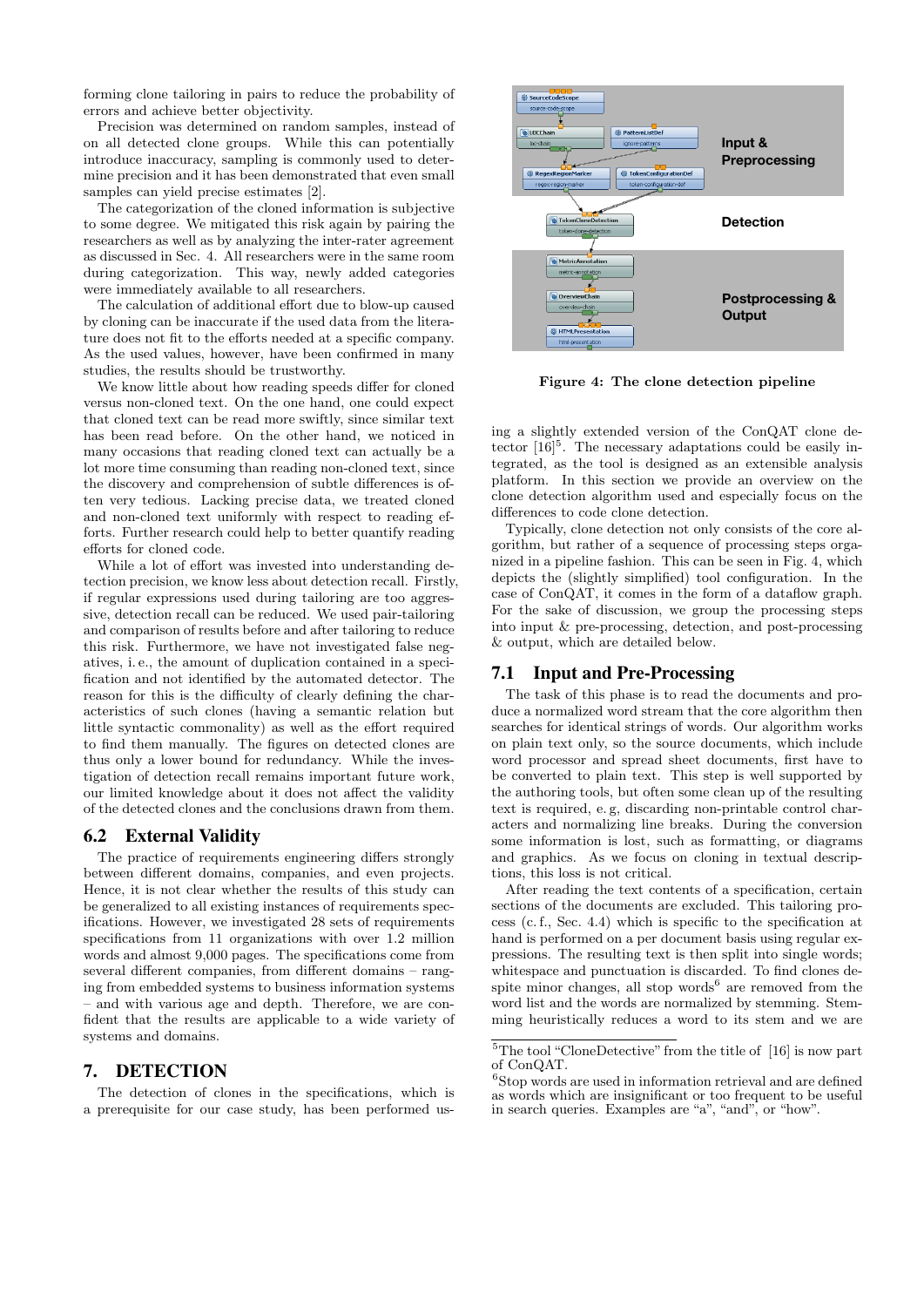

Figure 5: Screen-shot of the clone viewer application

using the Porter stemmer algorithm [21], which is available for various languages. Both the list of stop words and the stemming depend on the language of the specification.

# 7.2 Detection

In the detection phase, all substrings in the word stream that are sufficiently long and occur at least twice are extracted. In code clone detection there is a large number of algorithms known for this problem [22]; many, however, operate on data structures not easily available for natural language texts, such as abstract syntax trees or even on data or control flow graphs. This leaves the so called token based approaches, which work on a sequence of tokens. The algorithm used in our tool works by constructing a suffix tree from the token (word) stream. Each branch of the tree which reaches at least two leaves corresponds to a clone and is reported. However, some care has to be taken to not report clones which are completely contained in another clone (more details can be found in [1]).

# 7.3 Post-Processing and Output

During post-processing, all clone groups which contain overlapping clones are removed. Further filters could limit the results to clones within one document or, vice versa, clones that span multiple documents. This kind of filtering, however, was not used during this case study.

The output phase calculates several metrics on the clones found, including those reported earlier in this paper. For long-term use, output can be rendered as an HTML report, but more crucial here is the connection to the ConQAT clone viewer (c. f., [16] and Fig. 5) to inspect the clones found in an efficient manner, which is a prerequisite for checking for false positives and assessing the results of the detection.

# 8. RELATED WORK

A preliminary version of this work was published as a short paper in [9]. While this paper confirms the initial findings published there, it extends and strengthens them in many important aspects: specifications L to Z to AC have been added; the study thus now comprises more than twice as many requirements specifications, adding up to almost 9.000 instead of the previous 2.500 pages, spanning a broader range of domains, system types, and companies. Furthermore, a more elaborate study design is used in this paper: clone detection tailoring is applied to achieve better precision, which allowed lowering the minimal clone length from 50 to 20 words and thus a more accurate analysis; a comprehensive categorization of cloned specification fragments

is given. Moreover, the consequences of specification cloning on software engineering activities have not been investigated in the short paper.

Requirements quality assessment Since accepted best practices in requirements engineering – like [14] – recommend absence of redundancy in requirements to ensure their modifiability, cloning is a quality aspect of requirements specifications. In general, *structuring of requirements* and manual inspection – e.g, based on the criteria of  $[14]$  – are used for quality assessment concerning redundancy. As it requires human action, it does introduce subjectiveness and causes high expenses. While approaches exist to mechanically analyze other quality attributes of natural language requirements specifications – especially ambiguity-related issues like weak phrases, lack of imperative, or readability metrics as in, e.g,  $, [5, 10, 15, 25]$  – redundancy has not been in the focus of analysis tools. Furthermore, many of them are limited to the English language. Structured representations of requirements allow the calculation of more specialized metrics [3]. These can, however, not be applied in the standard case of natural language documents.

Commonalities detection Algorithms for commonalities detection in documents have been developed in several other areas. Clustering algorithms for document retrieval, such as [24], search for documents about issues similar to those of a reference document. Plagiarism detection algorithms, like [7, 20], also address the detection of commonalities between documents. However, while these approaches search for commonalities between a specific document and a set of reference documents, we also consider clones within a single document. Still, it could be worthwhile to apply these approaches in the context of SRS clone detection.

Clone detection Numerous approaches to software clone detection have been proposed [19, 22]. They have been applied to source code [19, 22] and models [8]. Substantial investigation of the consequences of cloning has established its negative impact on maintenance activities [18, 19, 22]. However, to our best knowledge, our work is the first to apply clone detection approaches to requirements specifications.

# 9. CONCLUSIONS AND FUTURE WORK

The IEEE standard 830-1998 requires requirements specifications to "Not be redundant". Otherwise the modifiability of the document is considered poor. Redundancy in requirements specifications is hence a factor in assessing their quality. It has, however, not been clear to what extent this problem exists in real-world specifications, what consequences it has and if duplication can be detected with existing tools. We conducted a large-scale industrial case study to address these questions. Based on the results of our four research questions, we formulate the following recommendations for working with SRS in practice:

• If nothing else is known about a requirements specification, one must assume that the probability that an arbitrary sentence in the specification is duplicated is greater than 10%. Cloning is not confined to a specific kind of information; all parts of an SRS are likely to be duplicated. Readers of specification documents should be aware of this and pay particular attention to subtle differences in duplicated text.